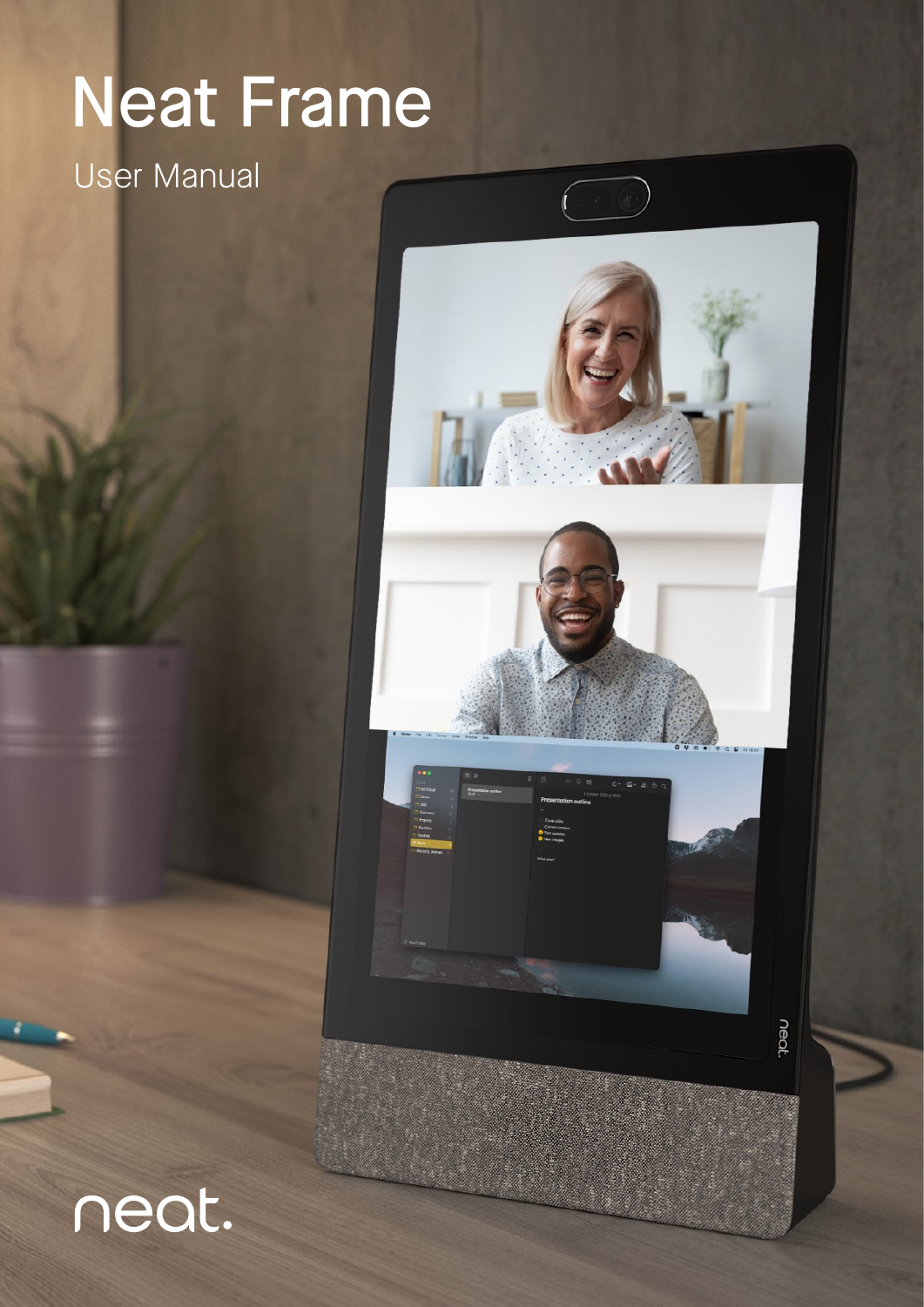### Neat Frame

Video conferencing device with integrated touch screen



Neat Frame packs powerful technology into an all in one compact and convenient meeting device that enables you to free up your computer for other tasks.

A portrait-oriented touch screen, advanced camera, speakers, microphones, and environmental sensors, help deliver superior-quality audio, video and other unique capabilities to your personal space and focused meeting areas.

Neat Frame is a stand-alone device that also supports wired and wireless headsets.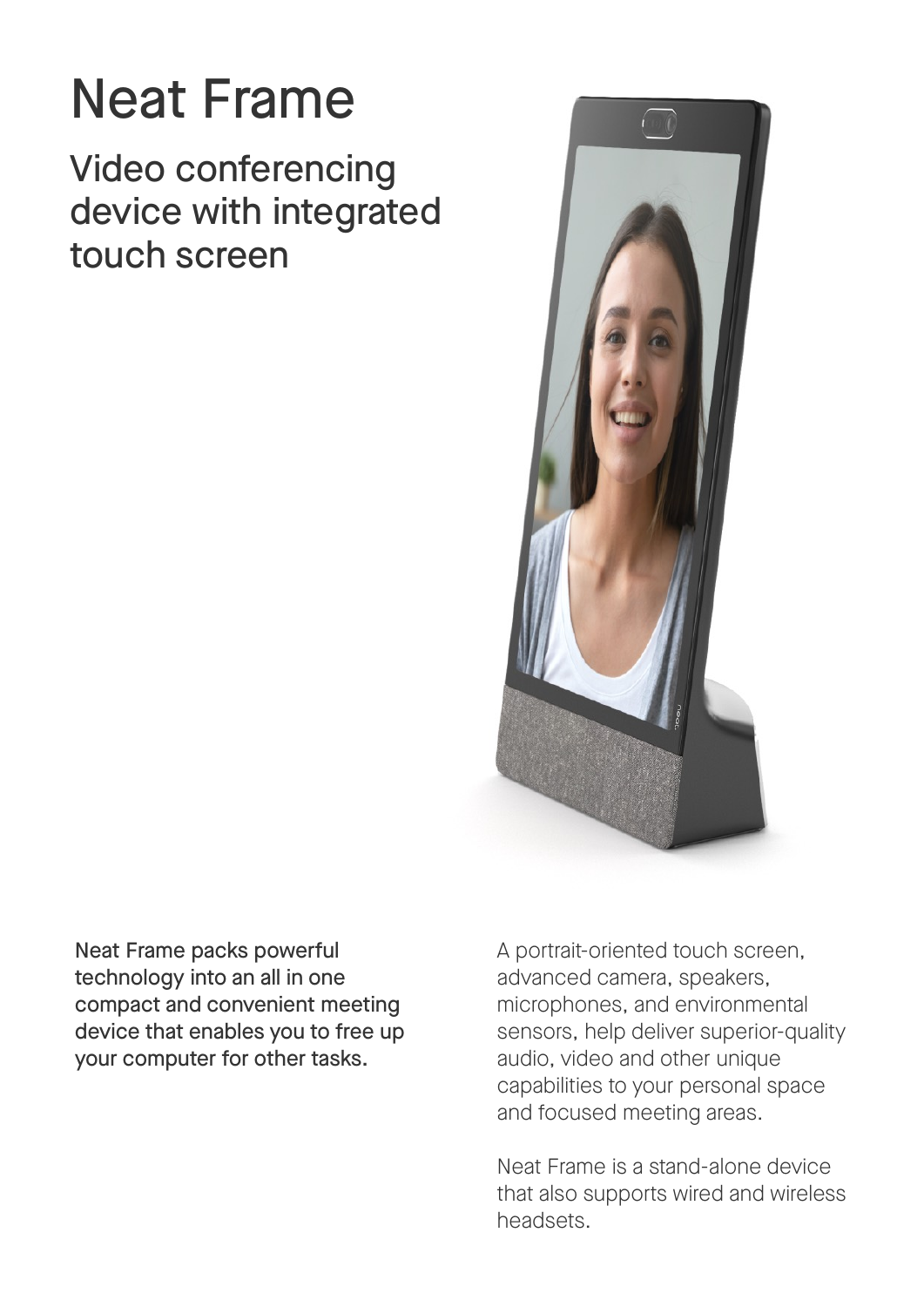## Everything you need

Neat Frame comes with everything you need to get started.

### In the box

Neat Frame: Video conferencing device with integrated touch screen. Power cord: 9.8ft (3m)



### Size & weight

Weight: 7.6 pounds (3.45 kg)